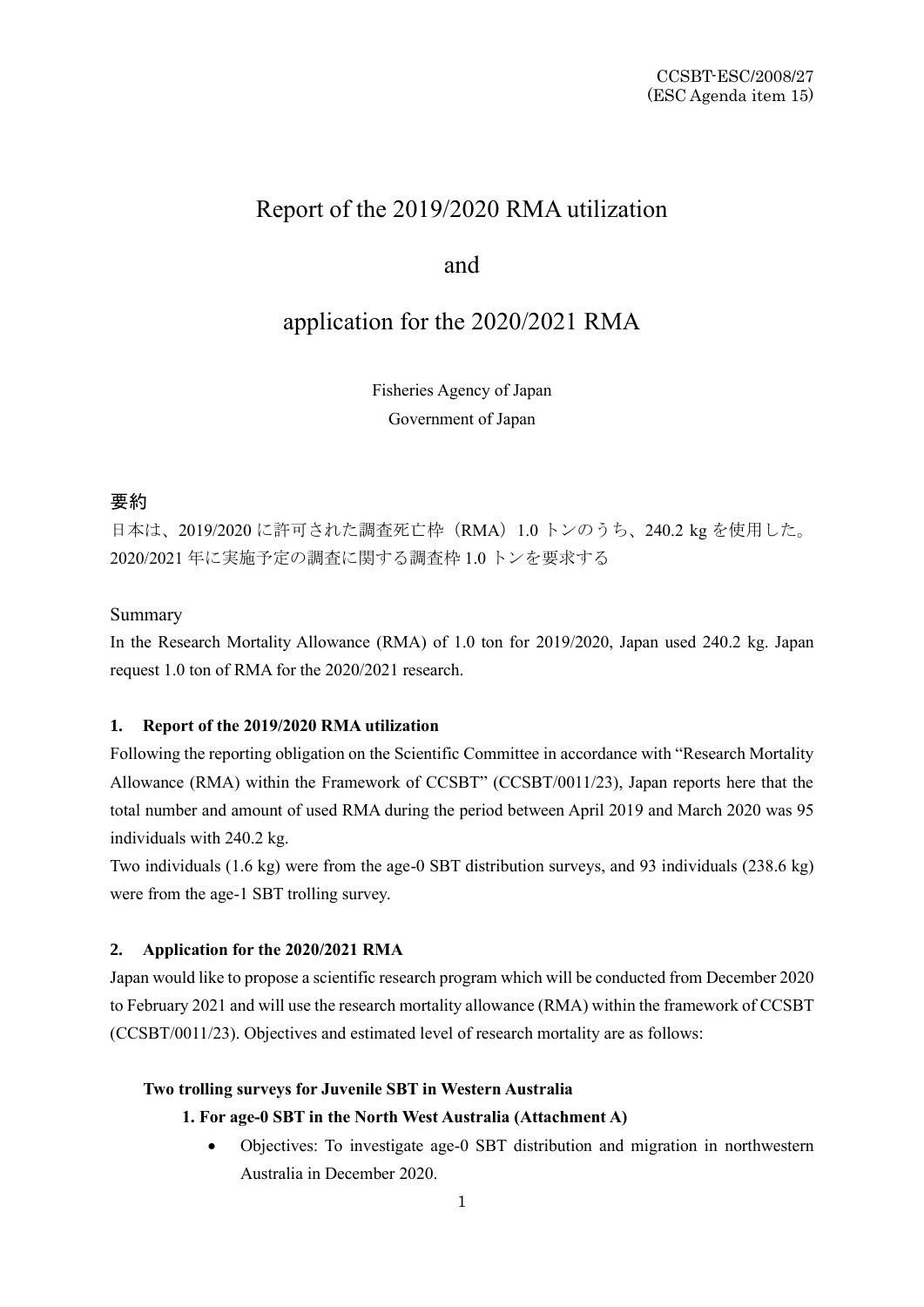- Research vessel: Australian vessel
- The estimated level of research mortality: Total 0.1 ton.

# **2. For age-1 SBT in South West Australia**

- Objectives: To collect the scientific information in order to provide a relative abundance index of age-1 SBT in South West Australia. Trolling survey will be conducted from January to February 2021.
- Research vessel: Australian vessel
- The estimated level of research mortality: Total 0.9 ton.